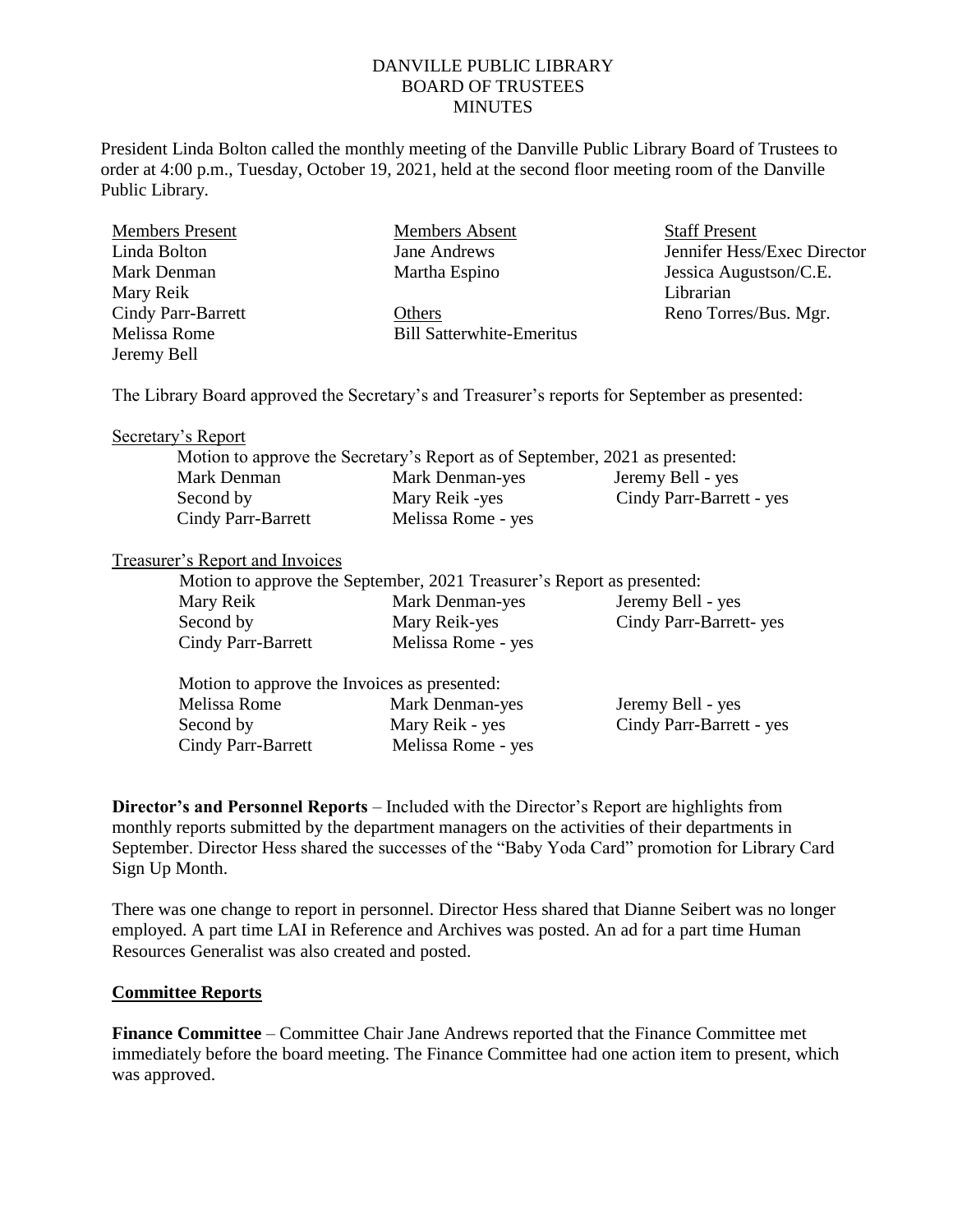Page 2 October 19, 2021 Board Minutes

That the Danville Public Library Board approve the purchase of the recommended replacement projector for the first floor meeting room.

| Motion to approve: |                    |
|--------------------|--------------------|
| Mary Reik          | Mark Denman-yes    |
| Second by          | Mary Reik - yes    |
| Cindy Parr-Barrett | Melissa Rome - yes |

Jeremy Bell - yes Cindy Parr-Barrett - yes

The Finance Committee's next meeting will be held on Tuesday, December 21, 2021, at 3:45 p.m. Second Floor Conference Room.

**Policy Committee** – Committee Chair Cindy Parr-Barret reported that Policy Committee had no action items to present.

The Policy Committee's next meeting will be held on Tuesday, January 11, 2022 at 4:15 p.m. Second Floor Conference Room

**Building Committee** – Committee Chair Melissa Rome reported that the Building Committee had an item of information concerning building project updates to present.

The Building Committee's next meeting will be held on Tuesday, December 14, 2021, at 4:15 p.m., Second Floor Conference Room.

### **Old Business**

# **Action Item: Intergovernmental Agreement: Danville School District 118**

That the Danville Public Library Board adopt the Intergovernmental Library Agreement that establishes the Electronic Content Consortium.

Motion to approve: Cindy Parr-Barrett Mark Denman-yes Jeremy Bell - yes yes Mark Denman Melissa Rome - yes

Second by Mary Reik - yes Cindy Parr-Barrett -

# **Request for Bid: West Side Doors**

o Director Hess shared the Request for Bid packet for the West Side Door conversion project

### **New Business**

- **Per Capita Grant FY 2022/Continue education activity**
	- o Director Hess discussed the requirements for the 2022 Per Capita Grant application. The Board agreed to review the Illinois Public Library Trustee Manual by January, 2022.
- **Hours for Potterfest**
	- o Director Hess explained the need to have "all hands on deck" for Potterfest and the impact that would have on Friday and Saturday hours. The Board agreed that operating hours could be changed to accommodate staff needs for Potterfest.